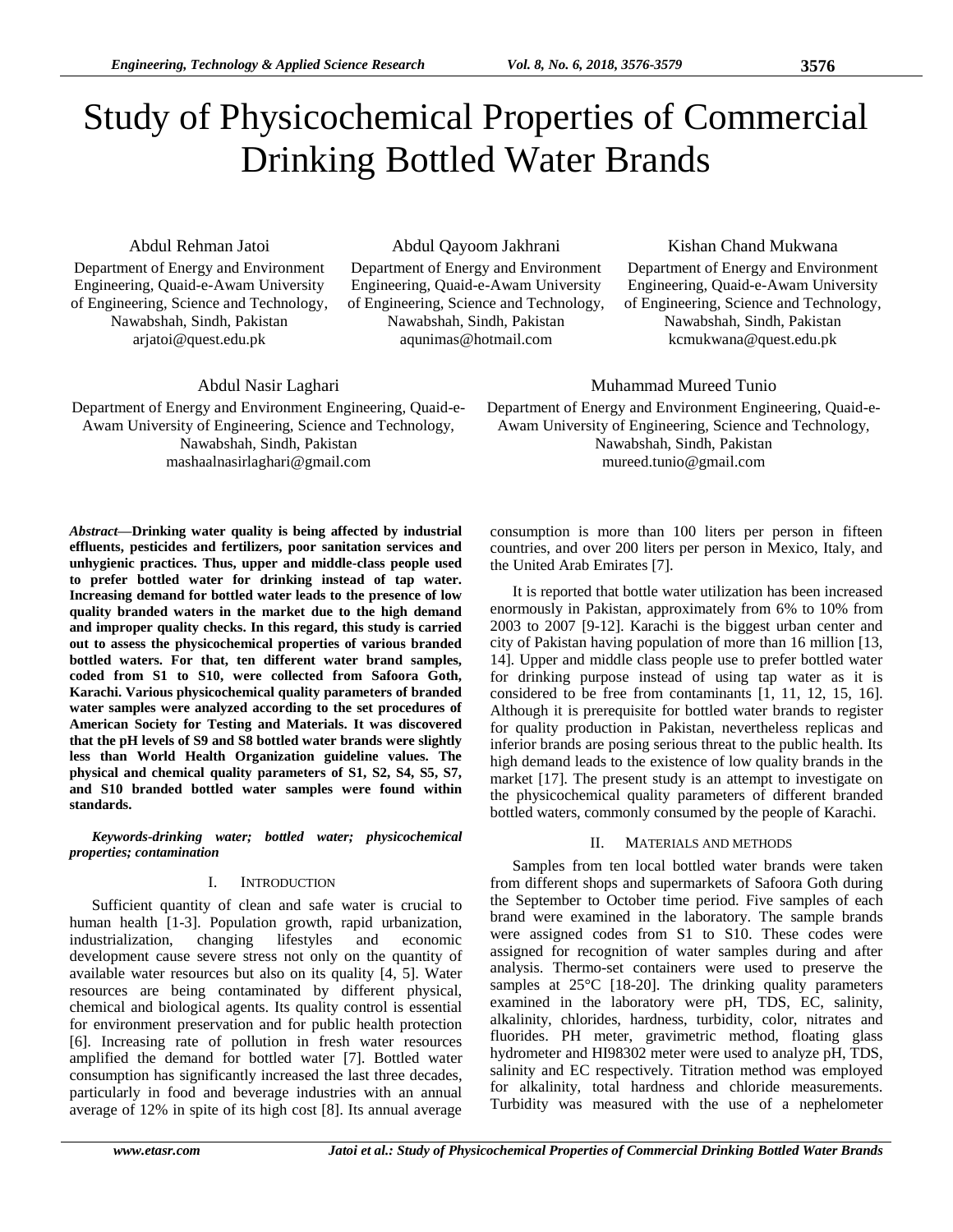(turbidimeter), color by Platinum-Cobalt method and nitrates with phenol disulphuric acid method. Fluoride content in was tested with spectrometer.

### III. RESULTS AND DISCUSSION

All samples were examined according to defined procedures of ASTM and were compared with WHO standards.

## *A. Turbidity, Colour and pH*

Turbidity level and color of all examined samples were found within permissible limits. The level of pH in examined water samples is shown in Figure 1. Maximum pH value of 8.21 was found in S3 and minimum in S9 with 6.1.

## *B. TDS and EC*

The values of total dissolved solids (TDS) samples are given in Figure 2. Maximum TDS of 383mg/l was found in S9 and minimum 156mg/l in S1 and S2. Besides TDS, the results of electrical conductivity (EC) are given in Figure 3. The maximum electrical conductivity value was found in S5 with 490µS/cm and minimum from S1 with 333µS/cm. The EC of all samples was found within WHO allowable limit of 2500µS/cm.





Fig. 2 Level of total dissolved solids in local brand bottled water samples

#### *C. Salinity, Alkalinity and Hardness*

Figure 4 displays the analyzed values of salinity. Three brands, namely S5, S6 and S7 displayed maximum salinity of 0.3%. The minimum concentrations of salinity were found in S1, S2, S3, S4, S8, S9 and S10 with 0.2%. Moreover, maximum alkalinity of 120mg/l was found in S2 and minimum 53mg/l in S8 as shown in Figure 5. Similarly, the maximum level of hardness with 103mg/l was found in S8 and minimum 33.25mg/l in S1 as shown in Figure 6. The results of hardness in all water samples were within WHO guideline value of  $<$ 500mg/l.



Fig. 3 Level of electrical conductivity in local brand samples



Fig. 4 Level of salinity in local brand bottled water samples



Fig. 5 Level of alkalinity in local brand bottled water samples

## *D. Chloride, Fluoride and Nitrates*

The Chloride results are displayed in Figure 7. Maximum chloride value of 130mg/l was found in S5 and minimum of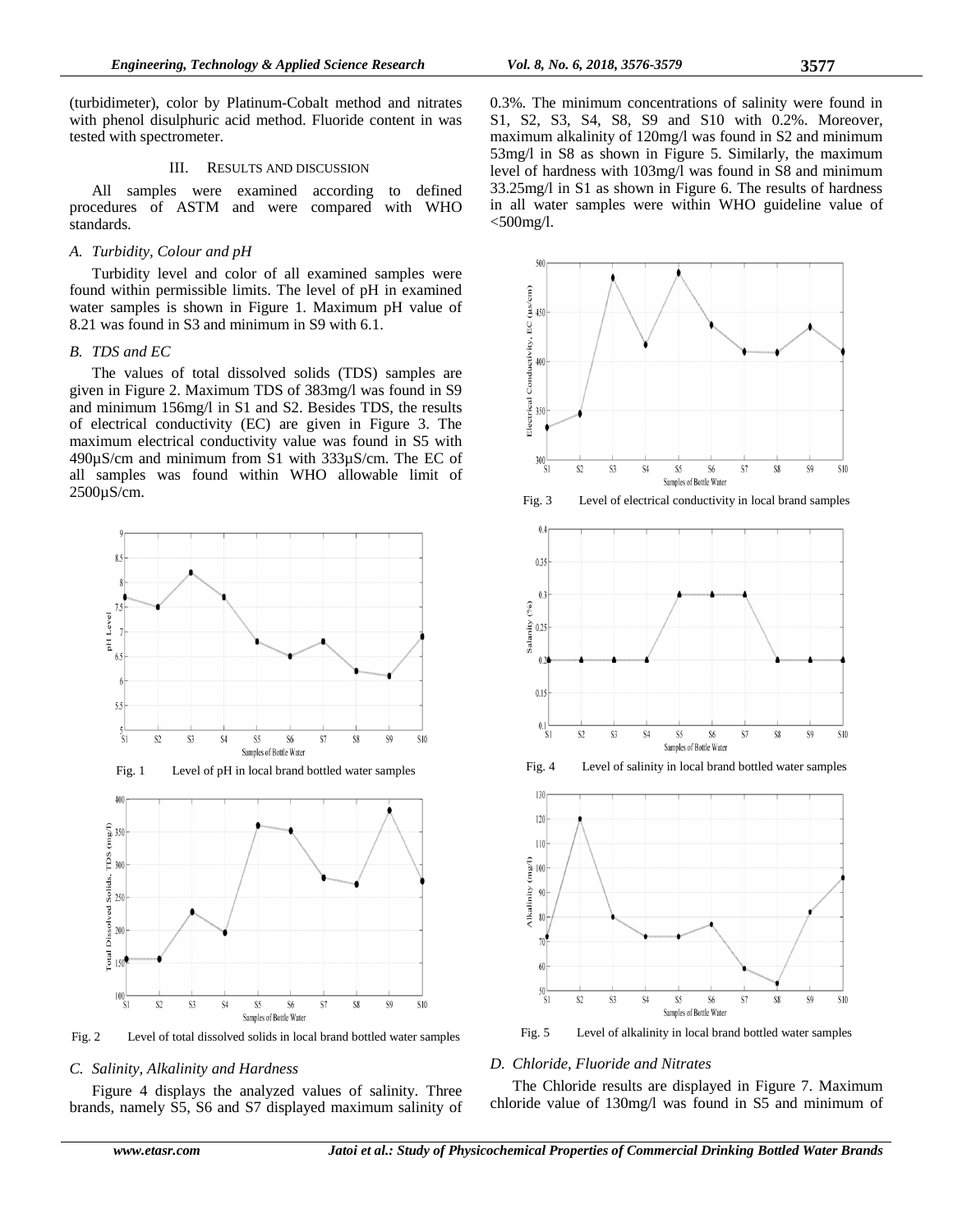42.54mg/l in S1. The level of fluoride in water samples is shown in Figure 8. Maximum fluoride value was 0.9mg/l in S3 and minimum in S1, S7 and S8 brands with 0.2mg/l. Figure 9 demonstrates the values of nitrates in the samples. Maximum of 21mg/l was found in S6 and minimum 0.6mg/l in S1.



Fig. 6 Level of hardness in local brand bottled water samples



Fig. 7 Level of chlorides in local brand bottled water samples



Fig. 8 Level of fluoride in bottled water samples

### IV. CONCLUSION

In this study, water samples of bottled water from 10 local brands were assessed for physicochemical properties. It was found that the pH value of S9 and S8 bottled water samples were slightly less than WHO guideline values. The results of S1, S2, S4, S5, S7 and S10 water brands were found within guideline values. It is strongly recommended that environmental protection agencies organize seminars, workshops and training programs to create awareness about the adverse impacts of polluted water.



Fig. 9 Level of nitrates in local brand bottled water samples

#### **REFERENCES**

- [1] A. Khatoon, Z. A. Pirzada, "Bacteriological quality of bottled water brands in Karachi, Pakistan", Biologia (Pakistan), Vol. 56, No. 1-2, pp. 137-143, 2010
- [2] O. Oyedeji, P. O. Olutiola, M. A. Moninuola, "Microbiological quality of packaged drinking water brands marketed in Ibadan metropolis and Ile-Ife city in South Western Nigeria", African Journal of Microbiology Research, Vol. 4, No. 1, pp. 96-102, 2010
- [3] Z. Peh, A. Sorsa, J. Halamic, "Composition and variation of major and trace elements in Croatian bottled waters", Journal of Geochemical Exploration, Vol. 107, No. 3, pp. 227-237, 2010
- [4] E. O. Oyelude, S. Ahenkorah, "Quality of sachet water and bottled water in Bolgatanga municipality of Ghana", Research Journal of Applied Sciences, Engineering and Technology, Vol. 4, No. 9, pp. 1094-1098, 2012
- [5] R. Cidu, F. Frau, P. Tore, "Drinking water quality: Comparing inorganic components in bottled water and Italian tap water", Journal of Food Composition and Analysis, Vol. 24, No. 2, pp. 184-193, 2011
- [6] S. N. Majid, Z. H. G. Ahmad, Z. K. Muhammad, "A study of some physicochemical parameters of plastic bottled drinking water from different sources (manufactured brands) in Kurdistan Region-Iraq", International Journal of Plant, Animal and Environmental Sciences, Vol. 5, No. 4, pp. 129-133, 2015
- [7] M. Diduch, Z. Polkowska, J. Namiesnik, "Factors affecting the quality of bottled water", Journal of Exposure Science and Environmental Epidemiology, Vol. 23, No. 2, pp. 111-119, 2013
- [8] E. I. Brima, "Physicochemical properties and the concentration of anions, major and trace elements in groundwater, treated drinking water and bottled drinking water in Najran area, KSA", Applied Water Science, Vol. 7, No. 1, pp. 401-410, 2017
- [9] J. J. Toma, N. S. Hanna, B. A. Mohammed, "Effect of storage condition on some bottled water quality in Erbil city, Kurdistan region-Iraq", International Journal of Software and Web Sciences, Vol. 3, No. 1, pp. 33-43, 2013
- [10] L. W. Mays, Water Resources Engineering, John Wiley & Sons, 2010
- [11] W.H.O., Guidelines for Drinking Water Quality, WHO, Geneva, Switzerland, 2004
- [12] M. T. Samadi, A. R. Rahmani, M. Sedehi, N. Sonboli, "Evaluation of chemical quality in 17 brands of Iranian bottled drinking waters", Journal of Research in Health Sciences, Vol. 9, No. 2, pp. 25-31, 2009
- [13] F. Perveen, U. Asghar, T. H. Usmani, "Evaluation of Water Quality of Different Colleges of Karachi City", Journal of the Chemical Society of Pakistan, Vol. 29, No. 5, pp. 458-462, 2007